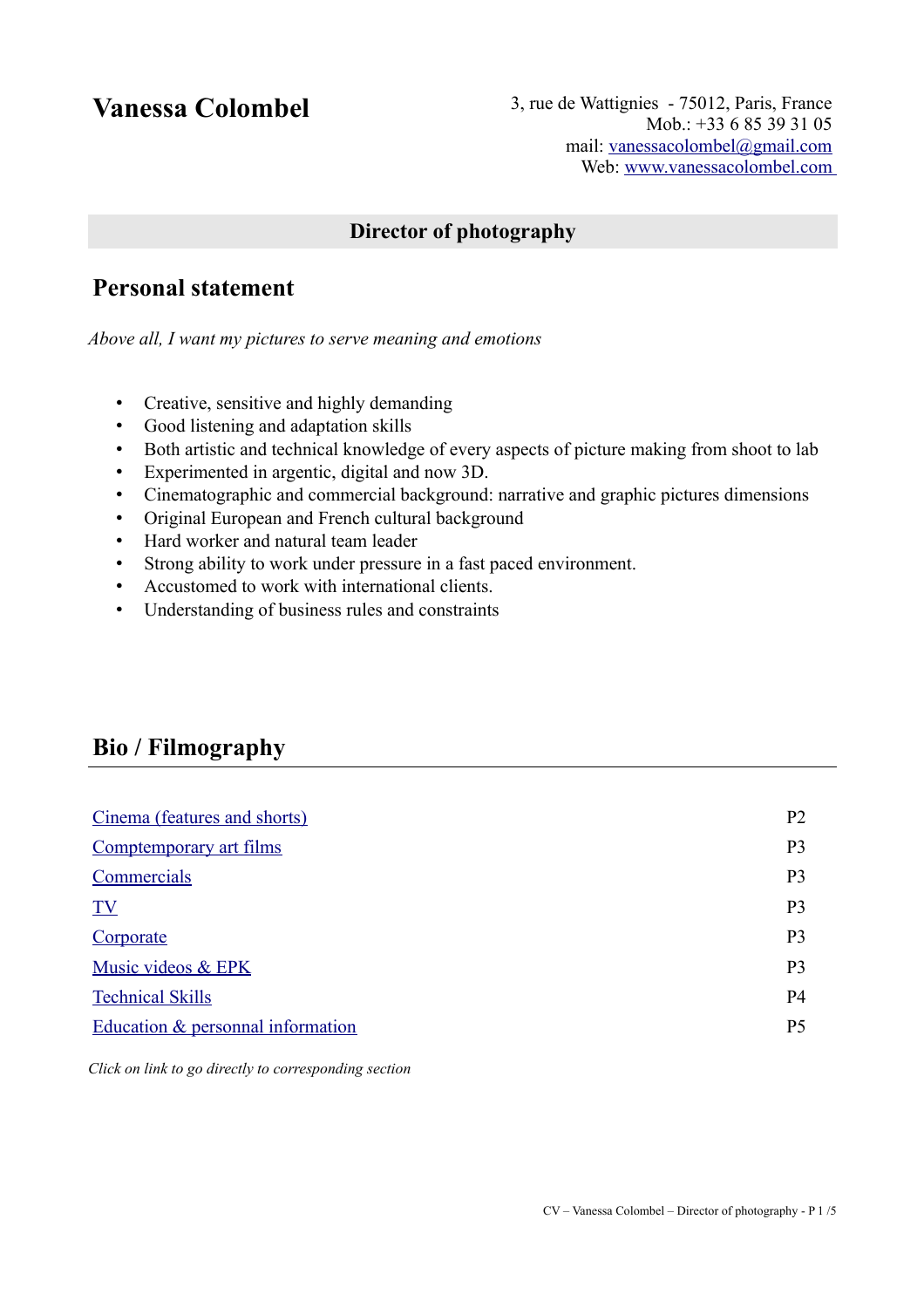#### <span id="page-1-0"></span>*Feature films:*

#### **Primitifs**

Directed by Vanessa Filho, produced by Nada (MK2) Shot in 16mm, released in 35mm Distribution and international sales by MK2

#### **Point de rupture**

Directed by Blaise Giuliani, produced by Full Sky Pictures Shot in HD, seeking for distribution

*Short Movies:*

#### **Gilles Corporation**

Directed by Vianney Meurville, produced by La bise au chat, distribution by Premium Films First movie in france shot and post-produced with *Arri D21, 4K, Anamorphic cinémascope* 35mm scope prints and DCP. More than 70 selections worldwide (including Palm Springs, Cleveland and Montreal) / 12 Awards Sold to Canal +, Multivision (Africa), Be-TV, SBS (Australia), Egoist TV (Russia), Orange

#### **Lune Noire**

Directed by Gallien Guibert, produced par Luigi&Luigi Shot in *Sony Genessis*, DCP and 35mm prints 2K Post-production and visual effects in progress

#### **Ça Marche ?**

Directed by Chris Schepard, produced par la bise au chat, distribution by Premium Films *Stereoscopic 3D***,** shot with 2 Hdcam and 3D Rig, released in 3D-DCP Selected in 4 S3D festivals in France, Germany and Italy, sold to Canal +

#### **Laura**

Directed by Gallien Guibert, produced by Luigi&Luigi, distribution by Premium Films Shot in *16mm***,** DCP release Selected in more than 20 festivals including Tribeca NYC, sold to NBC and Egoist TV

#### **Corps à Corps**

Directed by Julien Ralanto, produced by La bise au chat Shot in *Red, post-produced in 4K scope anamorphique*, released in 35mm Selected in more than 20 festivals (including Venise and Montréal), 4 Awards, sold to Orange

**Follow the rainbow**: HDcam / DCP **Comme 3 pommes:** Still photographies, 5D / DCP, post-production in progress **Tiknoitarec:** HDcam / Web Interactive Film **Communication Moderne**: Canon DSLR 5D / DCP, post-production in progress **Les hommes se cachent pour pleurer:** Sony F800 + Pro 35mm / DCP **Au Commencement:** DVCpro HD / **Privé:** ProHDV / **Manque d'anniversaire**: HDV **L'enfer c'est les autres**: HDV / **Le lapin à la moutarde**: DVCPRO HD / **10h37:** DVCpro HD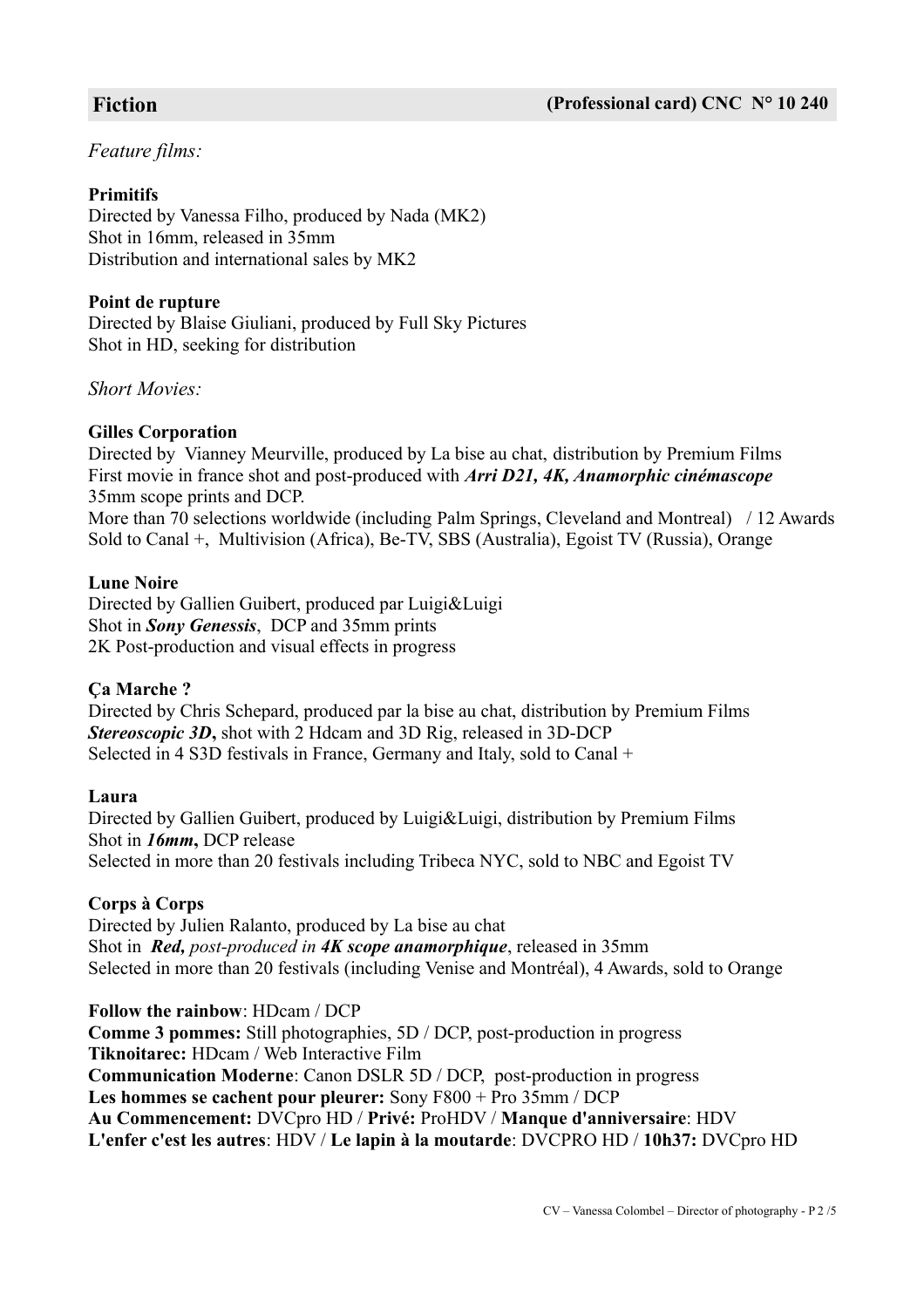#### <span id="page-2-4"></span>**Contemporary art films**

Directed by Aurélien Froment, nternationally renowned artist.

His art pieces are exhibited and sold worldwide in prestigious museums such as Beaubourg (Paris museum of modern art), San Francisco Museum of Modern Art, Tate Modern in London...

**Théâtre de poche, The apse, the bell and the antelope Molly L'adaptation manifeste**

#### **Commercials, TV, Web**

- <span id="page-2-3"></span>• **Yves Saint Laurent** *(brand ambassadors portraits, 2011)*
- **L'Oréal** (TV spot for brand greetings in *2010*, Mc Cann)
- **Chanel** *(Chanel's Coco mademoiselle Chanel interactive web site,* Culture Buzz*)*
- **Prima** *(TV spot,* Leo Burnett*)*
- **Ikea (**web, La chose)
- **Ikea** *(Interactive video for « democratic design » web campaign,* Proximity/BBDO*)*
- **Mercedes** *(Interactive video for Mercedes* website*,* Proximity/BBDO*)*
- **Ariel** *(Web series: Ariel Sisters,* Proximity/BBDO*)*
- **Crazy Horse** *(Patricia foly's show)*
- *Knaky Balls (Viral advertising,* Ogilvy*)*

#### <span id="page-2-2"></span>**TV**

- **Change de look** *(TV show opening title,* M6*)*
- **Les Arts de la Table** *(TV short program, 22 episodes,* France 2*)*
- **Médias, le mag** *(TV show opening title, France 5)*

#### <span id="page-2-1"></span>**Corporate films**

Garnier / L'Oréal / Arval / Orpi / lapeyre / Microsoft / Archos / Sony BMG / Chastore / Roche / Aventis / Lily / Musée d'Orsay / ...

#### <span id="page-2-0"></span>**Music**

#### *Music videos:*

- Puss in Boots Here and Now or Never (first music video in France in *S-3D)*
- **Aaron** Lily / U-turn
- **Pep's** Liberta
- Alladin la comédie musicale On se reconnaîtra
- Gene Thomas La boussole
- **Juliette** Tu ronfles

#### **EPK:**

• Leny Cravitz / Christoph Willeim / Victor lazlo / Dany Brillant / Indochine / Air /...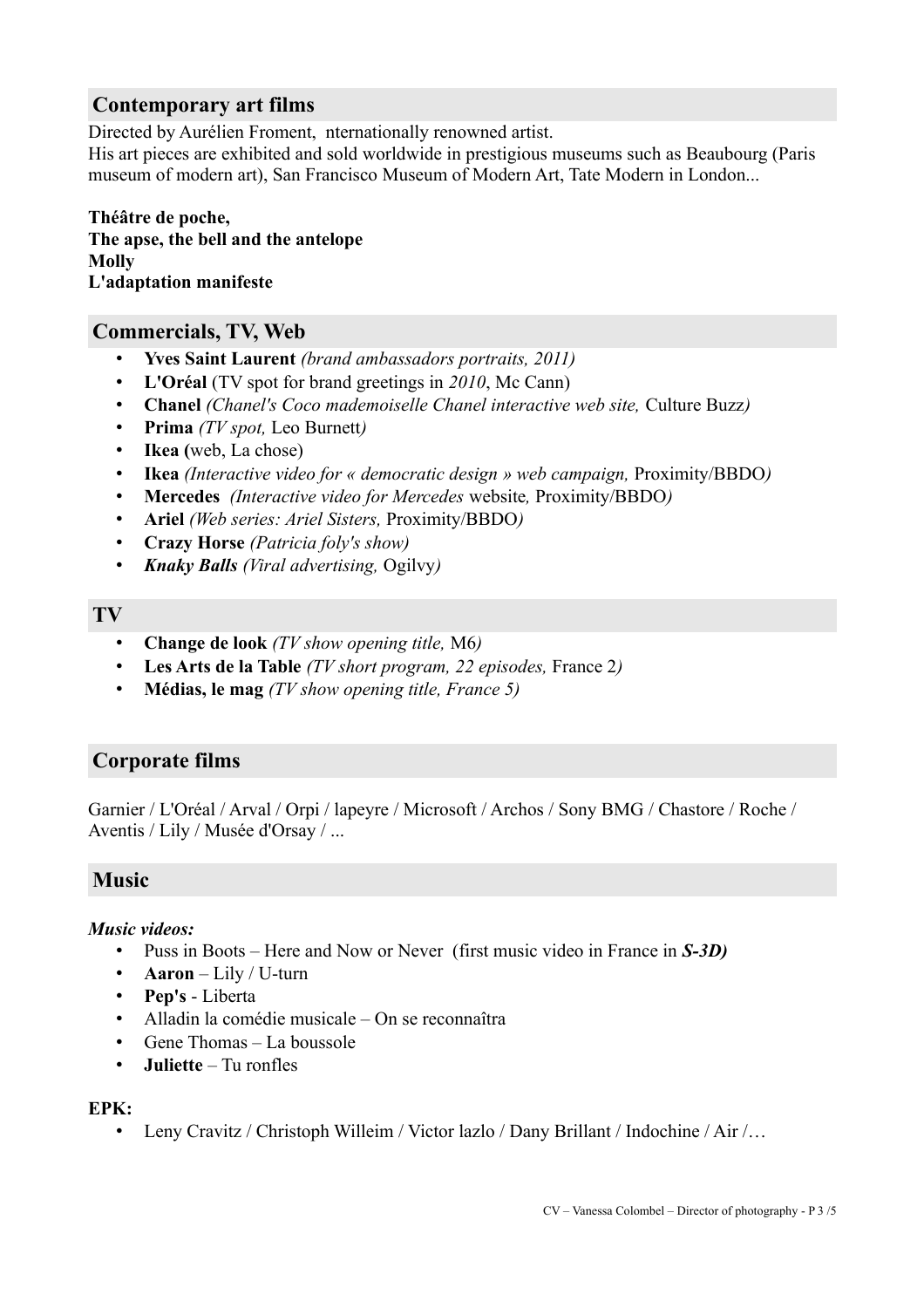### <span id="page-3-0"></span>**Digital and film cameras**

- Aaton / Arriflex / Panavision *(16mm et 35mm)*
- Arri D21 et Alexa *(Raw, HdcamSR, ou prores)*
- Red One *(Raw)*
- Sony Genesis *(HdcamSR)*
- Sony F3 *(XDcam)*
- Sony F900R / F750 / F790 / F800 *(Hdcam)*
- Sony EX1, EX3
- Canon 5D et 7D
- Panasonic HVX200 *(Dvc-pro)*
- Panasonic SDX 900 / HPX 3700 *(Dvcpro Intra)*

#### **Accessories**

- Kits Pro 35mm
- Rig 3D relief

#### **Formats**

- • **Argentic**:
	- 35 mm
	- 16 mm

#### • **Digital format and workflows**:

- Arri Raw (D21 et Alexa)
- 8 bit lin & 10bit log (Hdcam & HdcamSR)
- RedCode Raw (red 4K)
- ProRes (Alexa)
- H264 (Canon 5D)
- Xdcam (Sxs, Sony EX)

#### • **Post-production**:

- Base Light 8 et HD
- Davinci Resolve et 2K
- Poggle
- Spirit Télécine HD & 2K
- Color
- Final Cut Pro